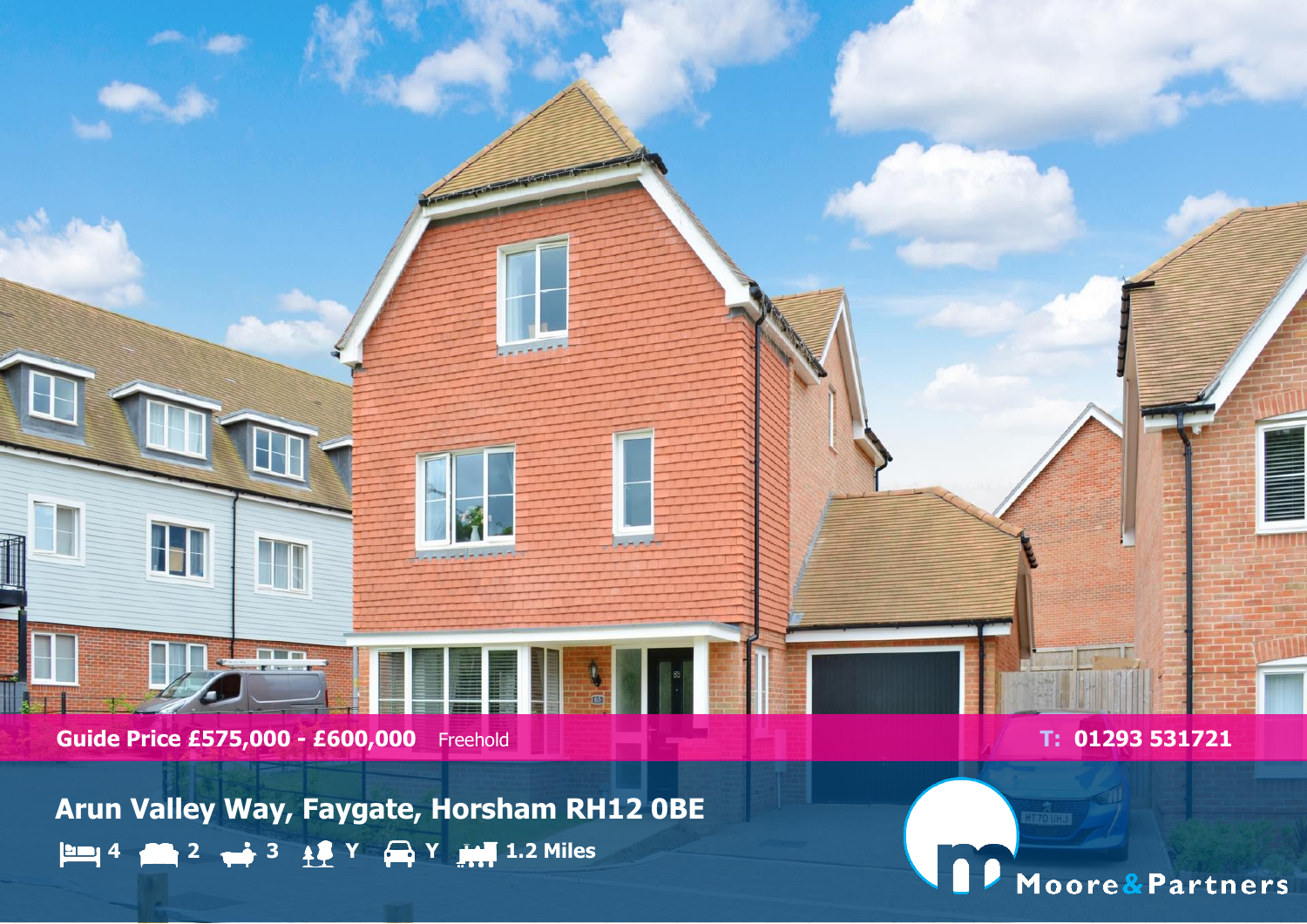**This four double bedroom detached family home is located on the Kilnwood Vale Development which is set between Horsham & Crawley. This superb property offers excellent living accommodation, a converted garage offers multiple uses for all the family, a generous rear garden and driveway**.

This very spacious four double bedroom detached family home is located on the new Kilnwood Vale Development which is set between Horsham & Crawley. This new development really brings all the local residents together to become involved within their own community. Kilnwood Vale will offer a wide range of local services with the addition of excellent public transport links. The closest Train station is located in Faygate just 1.2 miles away which is connected to the Horsham line with additional connecting trains to Portsmouth and London. Vehicular access to the M23 is also straight forward for journeys North and South bounds to London and Brighton.

On entering the property, you walk into the spacious entrance hall with stairs to first floor. The entrance hall provides access to the downstairs W/C, family lounge, converted garage and the kitchen/diner. The front aspect bayed family lounge is located to the front of property and enjoys a lovely view over the front garden and the open grasslands beyond. The lounge offers plentiful space for free standing sofas and additional lounge furniture which make the lounge a great place to relax for all of the family. To the rear of the property is stunning kitchen/diner which provides direct access to the rear garden. The kitchen is fitted with a generous range of base and eye level units with work surface surround and breakfast bar. There are some built in appliances which includes the oven, separate grill, hob, fridge/freezer and dishwasher which are all set against stylish part tiled walls. Within the open dining area are access doors into the utility room. The dining area provides space for a six-seater dining room table and chairs with a view to the rear garden. A door from the entrance hall leads nicely through to the converted garage which has multiple uses for all the family to enjoy.

The first-floor landing with stairs to the second floor accesses the master bedroom suite, bedroom two and the family bathroom. The master bedroom suite overlooks the front of the property and is filled with plenty of natural light. Within the bedroom is the recessed wardrobes and dressing area. there is a modern en-suite shower room with double width shower cubical. Bedroom two is located at the rear of the property and can comfortably cater for a super-king size bed with additional floor space for free standing bedroom furniture. The family bathroom is fitted with a modern white suite with wall mounted shower and glazed shower screen.

On the second floor there are two further super king-sized bedrooms and a second-floor shower room which is fitted with a double width shower cubical.

To the outside there is generous rear garden which is mostly laid lawn and a paved patio area. The is a side pathway and gate which provides side access and storage. The garden is enclosed with a panelled fencing and a retaining brick wall. To the front of the property there is an enclosed front and side garden area which is laid to lawn with a flower boarder. A double width driveway for two cars is set the right of the property.



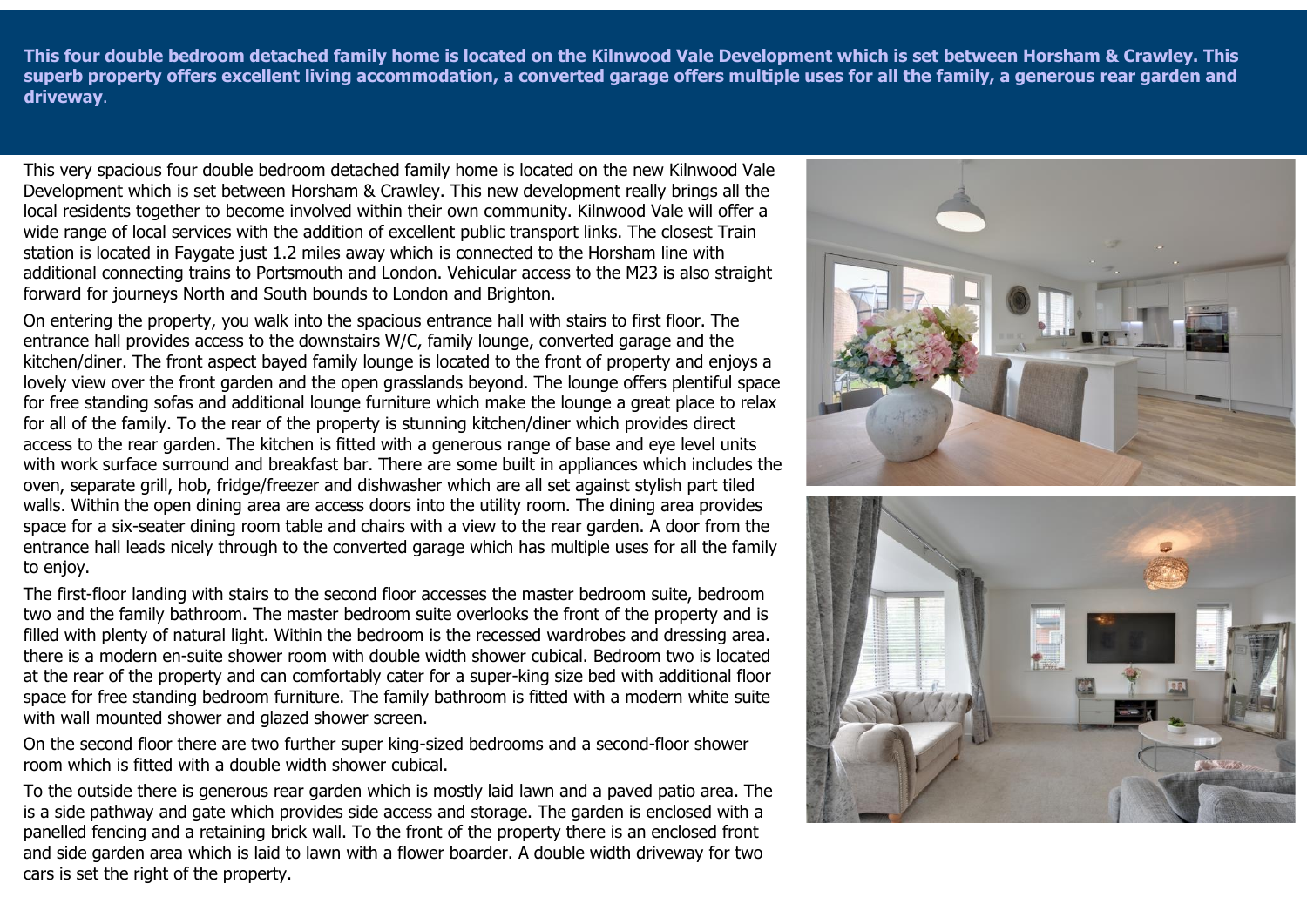# **Room Details**

# Ground Floor

**Entrance Hall**

**Downstairs W/C**

**Family Lounge 18'4" x 12'8" (5.59m x 3.86m) Kitchen/Diner 18'7" x 11'4" (5.66m x 3.45m) Converted Garage 19'6" x 9'7" (5.94m x 2.92m)**

### First Floor

#### **Landing**

**Master Bedroom Suite 12'4" x 11'8" (3.76m x 3.56m) Master Dressing Area 7'0" x 5'6" (2.13m x 1.68m) Master En-Suite 8'8" x 5'8" (2.64m x 1.73m) Bedroom Two 11'8" x 11'7" (3.56m x 3.53m) Bathroom 7'5" x 6'10" (2.26m x 2.08m)**

## Second Floor

#### **Landing**

**Bedroom Three 18'9" x 11'7" (5.72m x 3.53m) Bedroom Four 18'9" x 10'1" (5.72m x 3.07m) Shower Room 8'1" x 6'11" (2.46m x 2.11m)**

# **Outside**

**Front & Side Garden Driveway Rear Garden**



Total area: approx. 171.3 sq. metres (1843.4 sq. feet) These drawings are for representational purposes only. Drawn by Brian Blunden.<br>Plan produced using PlanUp.

Whilst every care is taken to ensure the accuracy of these details no responsibility for errors or misdescription can be accepted nor is any guarantee offered in respect of the property. These particulars do not constitute any part of an offer or contract.